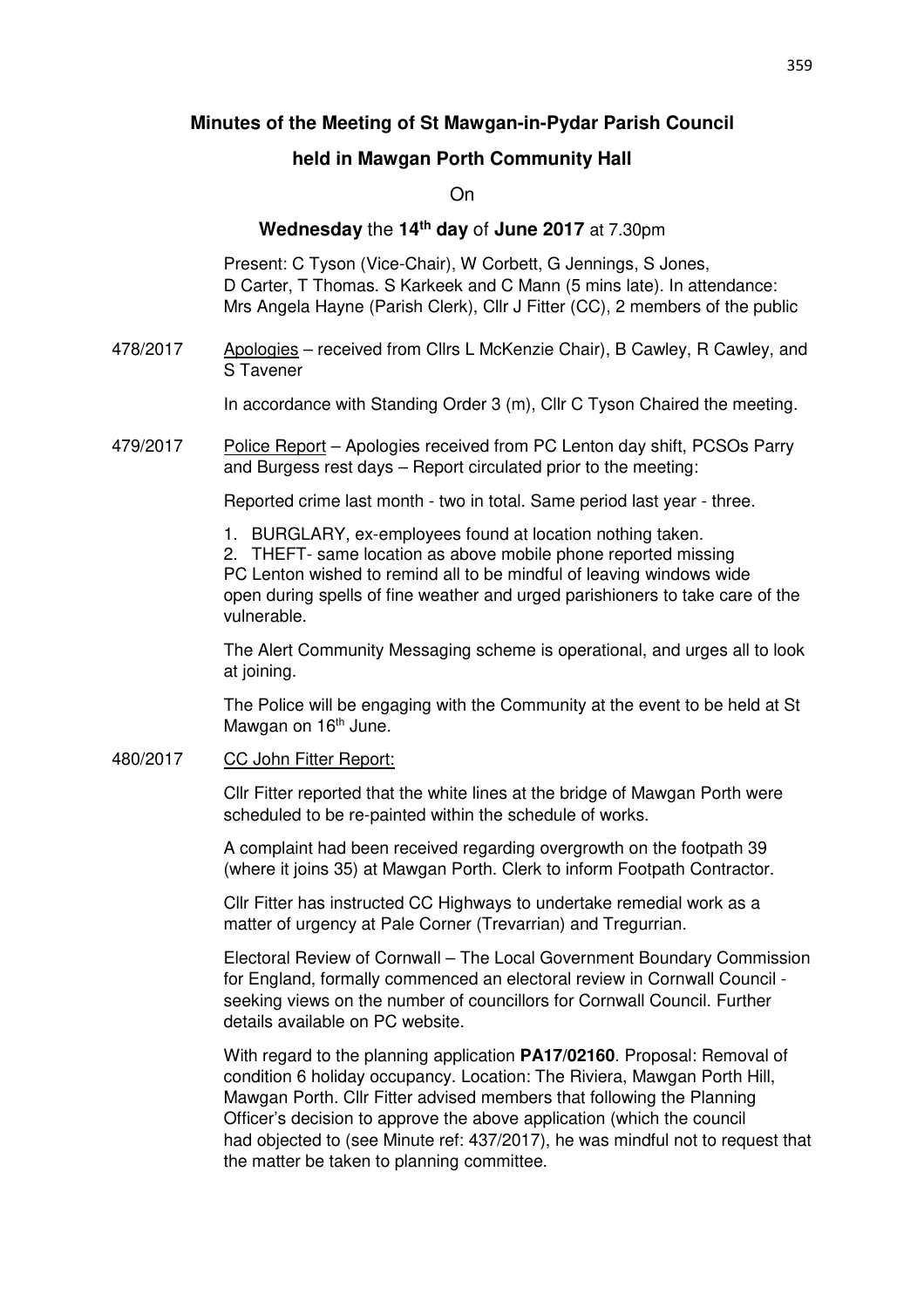#### 481/2017 Members interests

- a) Declarations of interest from members relating to items on the agenda: Cllr Mann – 8 a (vi), Cllr Corbett – 8 a (v) and 8 a (vii
- b) Written requests for dispensations or interests none
- c) Written statements from members expressing interests in an agenda item - none

### 482/2017 Public Participation

 Agent acting for applicant in Planning Application PA17/04699 – available to answer questions regarding 8 a (v) if required.

- 483/2017 Minutes of the last meeting Proposed by Cllr Corbett and seconded by Cllr Jones and **resolved** to accept the minutes of the Annual Meeting of 17<sup>th</sup> May as a true record and were duly signed by the acting Chair Cllr C Tyson.
- 484/2017 Clerk's report The report had been circulated prior to the meeting.

 The Clerk reported that to date, the agent acting for Telefonica UK Ltd had not responded to a request to invite him to have a meeting when next in the area. The PC would welcome the desire of the developers to consult both the Council and the public more widely, to determine the best possible site for Telefonica UK Ltd's proposed telecommunications development within the Parish.

### **Cllr Jones left the building at this juncture feeling unwell**

- 485/2017 Planning New applications to discuss and decide on response to Cornwall Council.
	- i **PA17/04180.** Applicant Mrs Lucy Petersen. Proposal: Certificate of lawfulness for existing residential use of The Garage. (Resubmission of withdrawn application. PA16/11143). Location: Porth Farm Cottages, Mawgan Porth. Cllr Corbett proposed and Cllr Jennings seconded. **Resolved** to object on the grounds that continuous occupancy for 4 years has not been evidenced.
	- ii **PA17/04232** Applicant: Mrs Lucy Petersen. Proposal: Certificate of lawfulness for residential use of the existing mobile home and ancillary residential use of the existing buildings. Location: Porth Farm Cottages Mawgan Porth. **Resolved** to object on the grounds that continuous occupancy for 10-years has not been evidenced.

### **Cllr Jones returned to the room and had abstained from voting on items 8 a (i) and (ii)**

- iii **PA1701390/PREAPP**. Applicant: Mr Rolf Munding. Historic building pre application advice in relation to refused application PA16/12075. Location: Whitewater Farm, St Columb TR9 6DR. **Resolved** not to comment further, having previously supported the principle of development.
- iv **PA17/04354**. Applicant Mr Rolf Munding. Proposal Listed Building consent for reinstatement of chimney and flues and amended specification of external render to specification proposed and agreed under ref. PA15/07002. Location Whitewater Farm Road from Junction North of Whitewater Farm to Cherry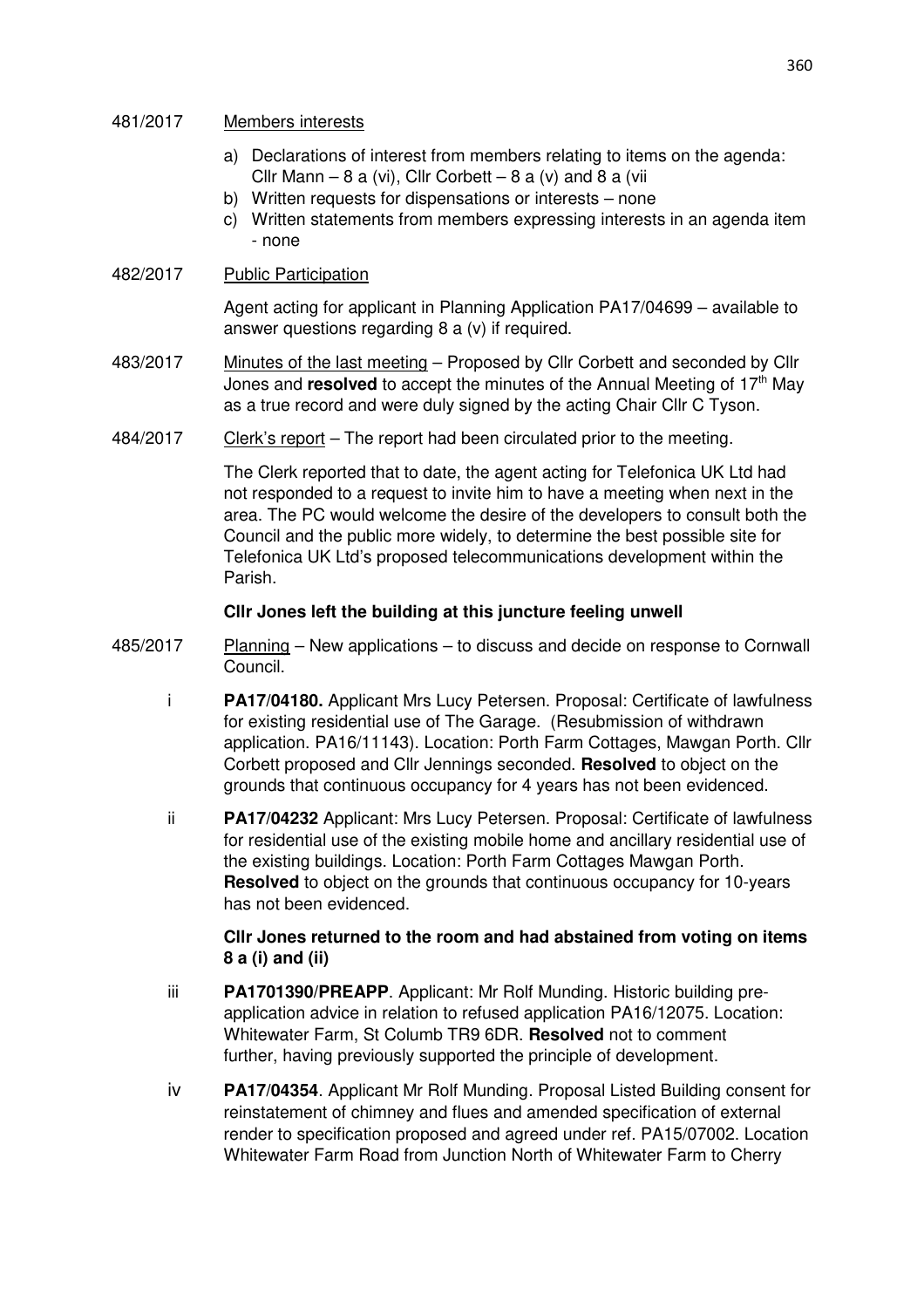Hill, St Columb TR9 6DR. **Resolved** to leave the matter to applicant and Conservation Officer.

### **Cllr Corbett left the room at this juncture**

v **PA17/04699.** Applicant Mr And Mrs C and J Richardson. Proposal: Outline application for farm worker's dwelling. Location: Higher Denzell Farm St Mawgan. As evidenced, and supported by Cornwall Local Plan; Strategic Policies 2010-2030 Policy 7. Housing in the Countryside. **Resolved** no objection.

## **Cllr Corbett returned to the room and Cllr Mann left the room at this juncture**

 vi **PA17/01356/PREAPP**. Applicant: Michael Bennett and Adriana Bringuenti. Waylea. Pre- application advice to remove existing dwelling and replace with 3 number, new dwellings with associated parking and gardens. Location: Trenance, Mawgan Porth TR8 4DA. **Resolved** to raise strong concerns regarding a development on a site that had been previously deemed unsuitable by CC Planning Dept., and may alter the special character of Trenance. Clerk to communicate this to Case Officer at CC Planning Dept. Cllr Karkeek abstained.

## **Cllr Mann returned to the room and Cllr Corbett left the room at this juncture**

 vii **PA17/04998**. Applicant Mr Nick Plant. Proposal: Outline planning permission with all matters reserved: Construction of new dwelling. Location: Land West of Primrose Cottage, St Mawgan, Cornwall TR8 4EN. **Resolved** to object on the grounds that this proposal cannot be deemed 'rounding off' or 'infilling' according to Planning Policy. Cllr Thomas abstained

### **Cllr Corbett returned to the room at this juncture**.

- b Consider planning applications received before meeting
- i Cull Rathain, Trenance to consider pre-app proposal prior to a submission by developer to CC Planning Dept. The PC had received a request by the Agent acting for the developer. **Resolved** that representatives of the Planning Working Group will arrange to meet on site after receiving communication from the Affordable Housing Team and report back to the PC

## 486/2017 Any other planning applications received from Cornwall Council by the time of the meeting.

**PA17/05233**. Applicant: Mr Phillip Draper. Proposal: Removal of condition 3 – provision of privacy screen – on decision PA16/01318 (Change of use – ground floor to stay as public toilets, first floor to be a café). Location: Public Conveniences, Mawgan Porth Hill, Mawgan Porth, Newquay. Notification of this application had arrived before the accompanying plans, creating a potential difficulty in responding within the 21-day deadline. Owing to the deminimis nature of the application it was **resolved** that a response of 'no objection' be delegated to the Chairman and Planning Group unless the plans disclosed something it was felt necessary to refer to the full PC.'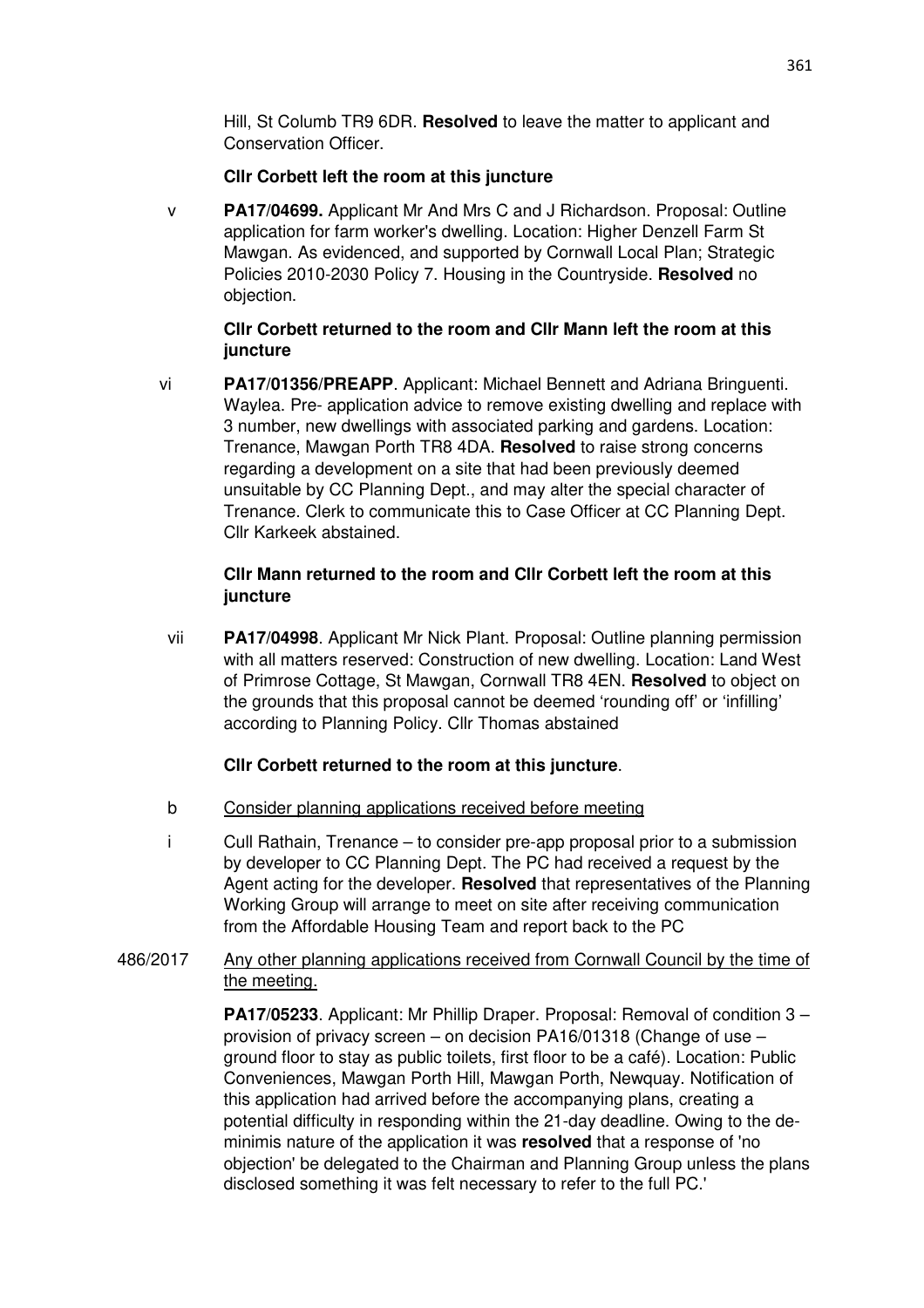- 487/2017 Advices and decisions by Cornwall Council circulated prior to meeting.
	- i **PA16/09046 APPROVED** Applicant: Mr George Watson. Proposal: Existing dwelling to be demolished and replaced with a new 3-bedroom bungalow. Location: The Ranch Trevarrian Mawgan Porth Hill Mawgan Porth.
	- ii **APPEAL PA17/00099**: Appellant: Ms Anne Barrett. APP/D0840/W/17/3173808 Cornwall Council ref: Appeal start date: 23 May 2017 Proposal: Proposed Self-Build Dwelling Location: Land South of Westward, Trevarrian, Newquay. Cornwall Council decision previously **REFUSED.**
	- iii **PA17/00111**. Applicant: Mr Mick Lomax. Proposal: Erection of a two bedroom bungalow and attached garage - change of use to residential from agricultural. Location: Land At Carloggas, St Mawgan. The PC had requested that this go to the CC Planning Committee for it to decide. The CC Planning Committee **resolved** to approve.
	- iv **PA17/03188 APPROVED** Applicant: Mr David Wilton. Proposal: Erection of small agricultural store. Location: Land SE Of Lilac Cottage Higher Tolcarne St Columb.

# 488/2017 Planning Enforcement Issues –

- 1. Clerk received notification that an alleged erection of agricultural building at New Farm St Mawgan was under investigation by the Enforcement Team at CC.
- 2. The PC was concerned that 'engineering works' to the hillside below the Riviera Lodge site (North) may have taken place at variance with the approved plans. This had been referred to the case officer for PA17/03316 who has indicated that this would potentially be a matter for the Enforcement Section rather than a deficiency in the present planning application. It was resolved to keep a watching brief on the site.
- 489/2017 Working groups to receive reports if any and agree any necessary action and expenditure
	- (a) Amenities
		- i) Broken Bench located in Playing Field Maintenance contractor has been notified. **Resolved** that Bench appears on the agenda and Amenities Working Group report back at the next meeting.
		- ii) Playground Fence at St Mawgan Cllr Mann suggested that SMEGMA may be able to help with labour to replace rotten timbers. Working Group to identify cost and contact Mrs Young-Jamieson with proposal and report back to the PC. Cllr Thomas reported that in his weekly inspection he noted rusty fittings on the Rota-Swing. Clerk to contact Sovereign Play Equipment to replace. In addition, rusty nails protruding from some fence posts. Cllr Thomas kindly agreed to attend.
		- iii) Noticeboards
			- a) Mawgan Porth Storm damaged. **Resolved** that Clerk identify examples of replacement noticeboard and revert. Clerk confirmed that notice board is insurance protected.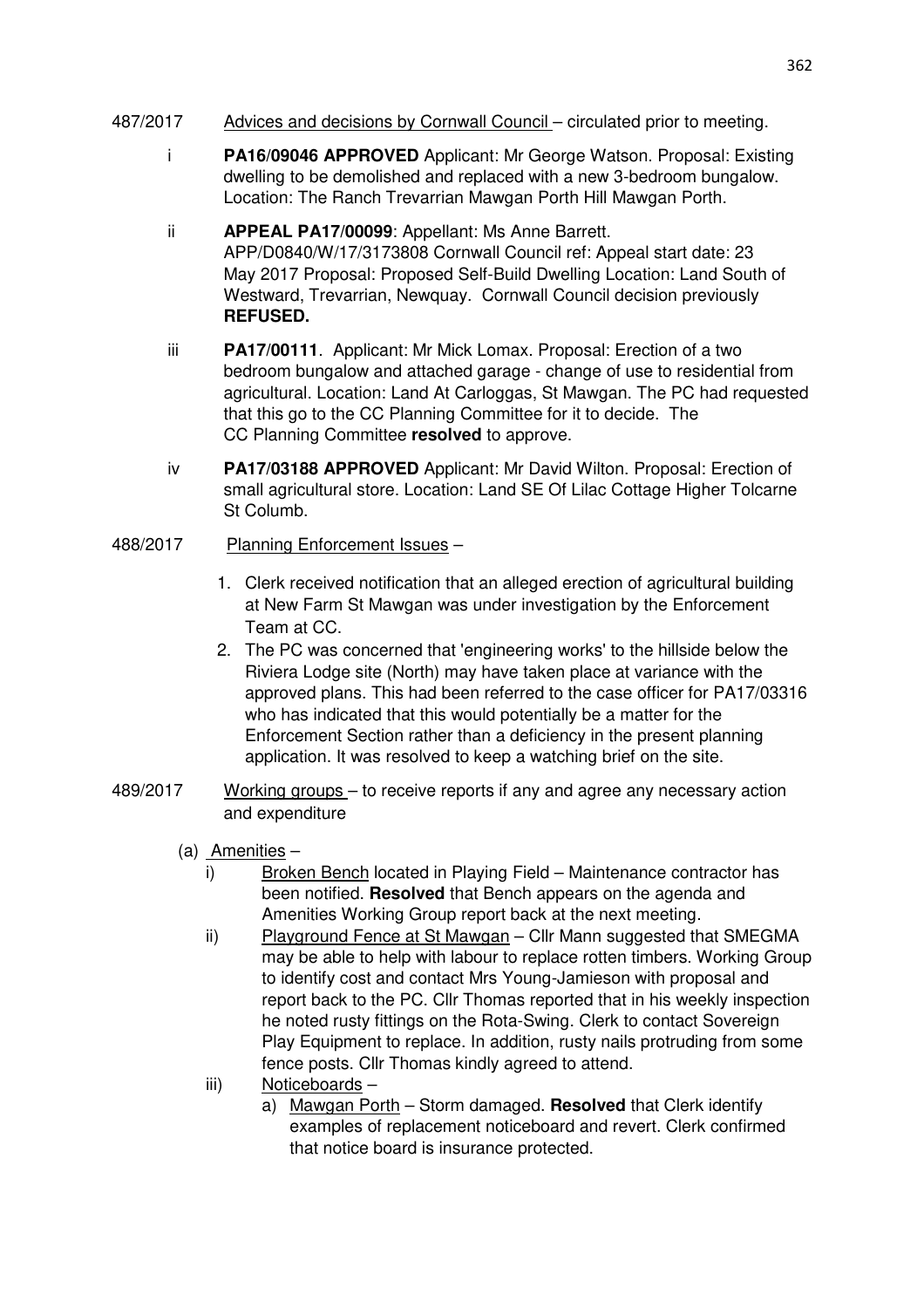- b) Trevarrian and Trenance. To discuss acquiring separate parish Council Boards sited next to existing, to enable the display of PC statutory notices. **Resolved** that Clerk to contact Highways for permission to replace with larger noticeboards for the use of general notices and PC Statutory Notices.
- iv) Mower Cllr Corbett reported that the mower required a minor repair It was **resolved** that in accordance with Financial Regulations 4.3 Cllr Corbett to instruct his maintenance engineer to provide a short service to the mower.
- v) Bier House Disrepair. **Resolved** to primarily discuss the matter with the Landlord.
- vi) Notice as to Burial Beryl Jean Ward (non-parishioner), Friday  $7<sup>th</sup>$  July 2017.
- vii) Drain outside St Mawgan Village Hall Cllr Jones reported the drain full of leaves. Clerk to liaise with maintenance contractor to resolve.
- (b) Transport and rights of way to receive reports:
	- i) Footpath: Lower Lanherne Farm 409/28/2 joining 409/28/1, 409/29/2 with 409/29/1 to Middle Lanherne Farm. Cllr Carter will make contact with relevant CC enforcement of rights of way personnel
	- ii) Signage at Carloggas Cllr Fitter informed the PC via the acting Chair that two signs have been commissioned
	- iii) Pothole outside St Mawgan Shop Cllr Fitter informed the PC via the acting Chair, that a larger section had been marked out to repair, within the forthcoming schedule of works in the area.
- (c) Beach and Environment to receive report (if any). Summary of meeting with PC Beach and Environment Working Group and Environment Agency on 7<sup>th</sup> June held at Mawgan Porth Beach - circulated prior to the meeting. Options are being considered for the ongoing maintenance of the dunes due to erosion. Item to be kept on the Agenda
- 490/2017 Specific Issue Neighbourhood Plan due to time restraints nothing to report
- 491/2017 To receive reports from meetings none received.
- 492/2017 Digital media for Parish Council to receive report from Cllr T Thomas and agree any action. Resolved that a sub-committee be formed to research the undertaking of a social media presence to allow greater engagement with the Parish, to forge links to other groups and PC website. Cllrs Thomas, Carter and the Clerk volunteered.

# **Cllr Fitter left at this juncture**

- 493/2017 Internal Audit Report 2016/2017 circulated prior to the meeting. **Resolved** to agree to authorise the Clerk to complete the Internal Audit Report Response Record in accordance with Clerk's response (as circulated).
- 494/2017 Smaller authority approval of the accounting statements Annual Accounts year end 2016-2017 – Proposed by W Corbett and seconded by Cllr Karkeek. **Resolved** to approve accounts as circulated. Signed by Chair - Cllr C Tyson and Clerk/RFO.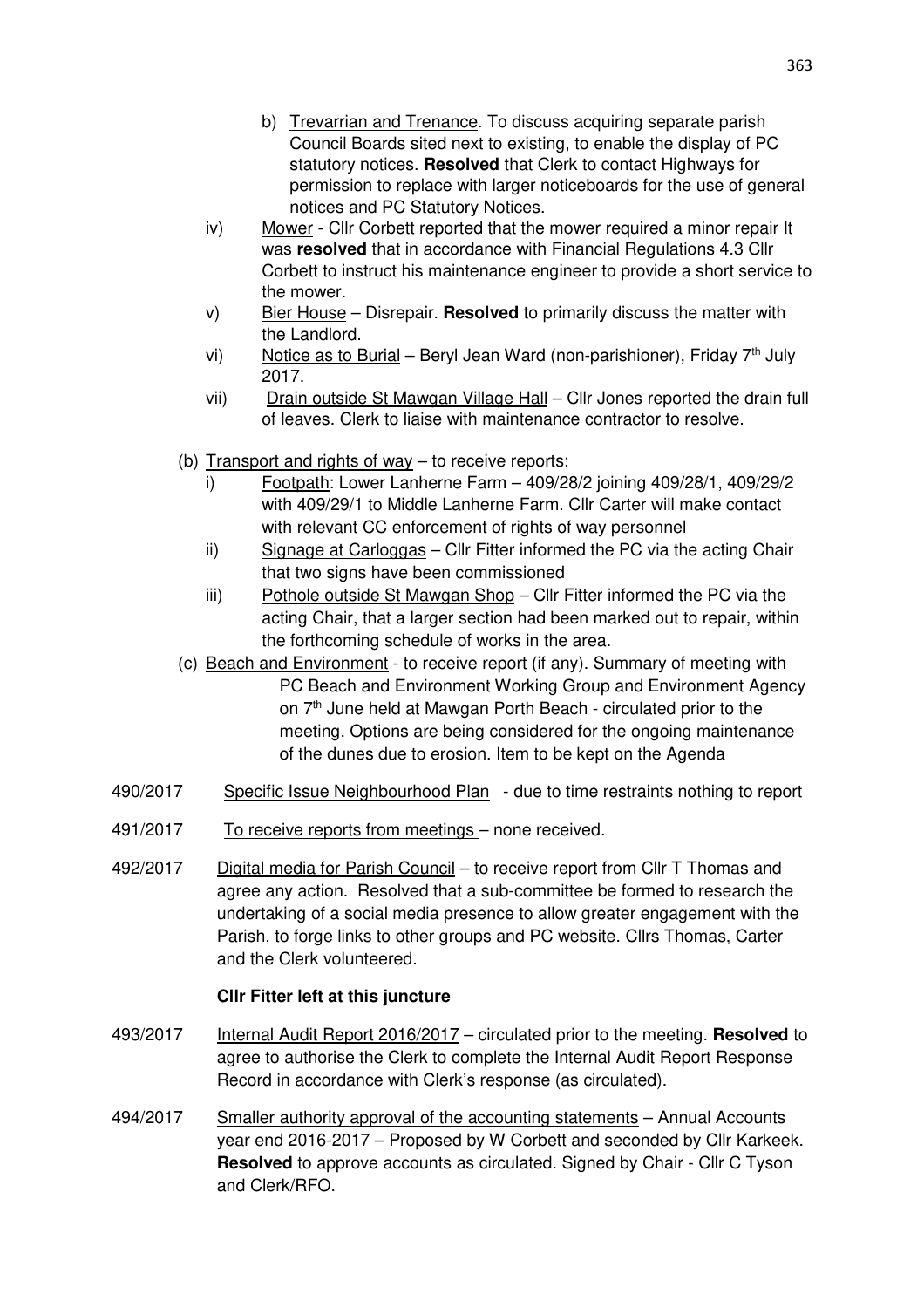In accordance with Standing Order 3. Meetings Generally (u): It was **resolved**  to extend the meeting a further 30 minutes to conclude the business**.** 

### **Cllr Karkeek left the meeting at this juncture due to a prior engagement**

- 495/2017 Internal Control **Resolved** to accept the Statement of Internal Control to accompany the accounts.
- 496/2017 Annual Return for the year ending 31st March 2017
	- a) Annual Governance Statement 2016/17 **Resolved** to approve section 1 – as circulated prior to the meeting
	- b) Accounting Statement 2016/17 **Resolved** to approve section 2 as circulated prior to the meeting
- 497/2017 Ear-marked Reserves 31st March 2017 **Resolved** to approve as circulated
- 498/2017 Asset Register as at 31 March 2017 **Resolved** to approve as circulated prior to the meeting
- 499/2017 Financial Risk Assessment Review **Resolved** to adopt as circulated
- 500/2017 Standing Orders Review **Resolved** to defer to July Meeting
- 501/2017 Financial Regulations Review circulated prior to the meeting. **Resolved** to adopt as amended
- 502/2017 Policies
	- a) Grants as circulated prior to the meeting. **Resolved** to defer to July meeting.
- 503/2017 Training
	- a) Digital Media for Local Government **Resolved** to agree to retrospective permission for Clerk to attend on 6<sup>th</sup> June at a cost of £55+VAT
	- b) Internal Audit **Resolved** to agree to Clerk attending 19<sup>th</sup> June at a cost of £25+VAT
	- c) Council Finance **Resolved** to agree to Clerk attending on 20<sup>th</sup> June at a  $cost of f25+VAT$

**At this juncture, and in accordance with 12 (a) xi - the Chair proposed that the council resolve that the public and the press be excluded from the meeting during the consideration of the following item owing to the confidential nature of the business to be transacted which is prejudicial to the public interest. In accordance with public bodies (admission to meetings) act 1960.** 

Reason DISCUSSION OF CLERK'S SALARY. **Resolved** to agree

**There were no members of the public present at this time Clerk left the building at this juncture.** 

504/2017 Clerk's Salary